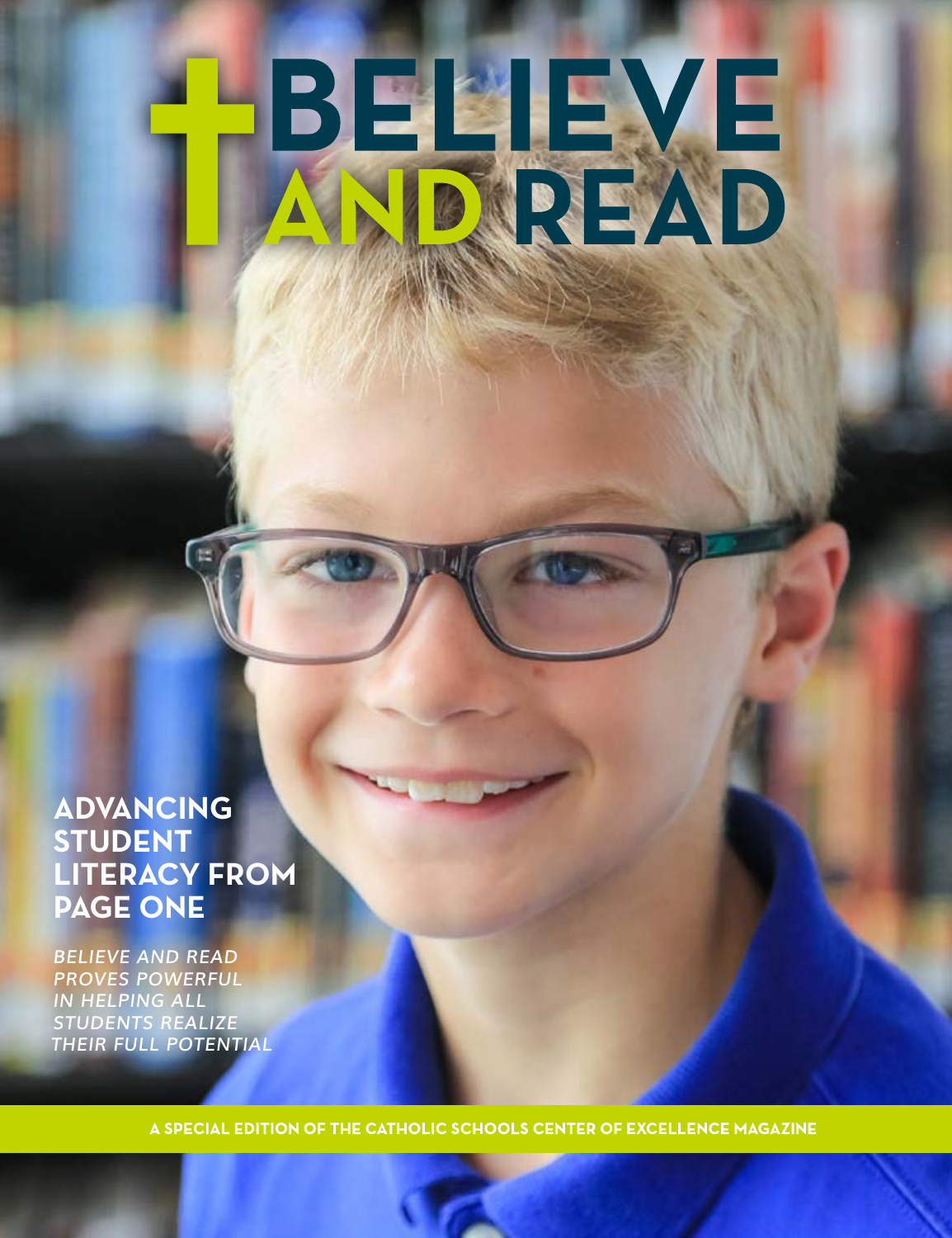**4 WELCOME** *CSCOE President Brian Ragatz* **5 WHAT PARENTS ARE SAYING** *Catholic school parents share their praise and gratefulness for Believe and Read* **6 THE GOLD STANDARD IN LITERACY** *Powerful initiative begins a new chapter in student literacy at area Catholic schools* **7 SUCCESS BY THE NUMBERS** *Data showcases early victories across grade levels that will have a long-range impact* **8 MAKING AN IMPACT** *Schools that raise their hands for the program see big results in student literacy* **10 AN ANCHOR THROUGH DISTANCE LEARNING** *Believe and Read brings consistency and continued success through distance learning* **12 OVERCOMING LITERACY OBSTACLES** *Program helps students facing reading challenges through consistency and structure* **13 CHALLENGING STRONG READERS** Students gain added confidence and advance their reading skills with Believe and Read **14 FAITH FOCUS** Literacy affirms each child's call to greatness and full participation in the faith

# **HBELIEVE**<br>TAND READ

**Cover:** 



# **BOARD MEMBERS**

**Bishop Andrew Cozzens** *Auxiliary Bishop of the Archdiocese of St. Paul & Minneapolis*

> **Gail Dorn** *Chair, Catholic Schools Center of Excellence*

> > **Brian Ragatz** *President, Catholic Schools Center of Excellence*

**Steve Hoeppner** *Vice President, Richard M. Schulze Family Foundation*

**Father Kevin Finnegan** *Pastor at Our Lady of Grace Catholic Church, Edina*

**Kathy Schneeman** *Catholic Author and Community Volunteer*

**Brian Wenger** *Former Executive Vice President and Chief Legal Officer of Optum, Inc.*

> **Lisa Anderson** *Community Volunteer*

**Steve Ryan** *President and Managing Partner at Briggs and Morgan*

> **Michael Cole**  *Global Business Educator, L'Oreal*

### **ON THESE PAGES...**

*We share the story of Catholic education: how a history of excellence and a future of hope continue to shape generations of virtuous leaders.*

*Whether behind the scenes or front and center, we are passionate supporters of Catholic schools in their pursuit to develop the whole child — mind, body and soul.*

*Copyright © 2020 Catholic Schools Center of Excellence*

**2 CONTENTS** 









*See students' success by the numbers*

*Excellence in* 

*literacy continues in students' homes during* 



*distance learning*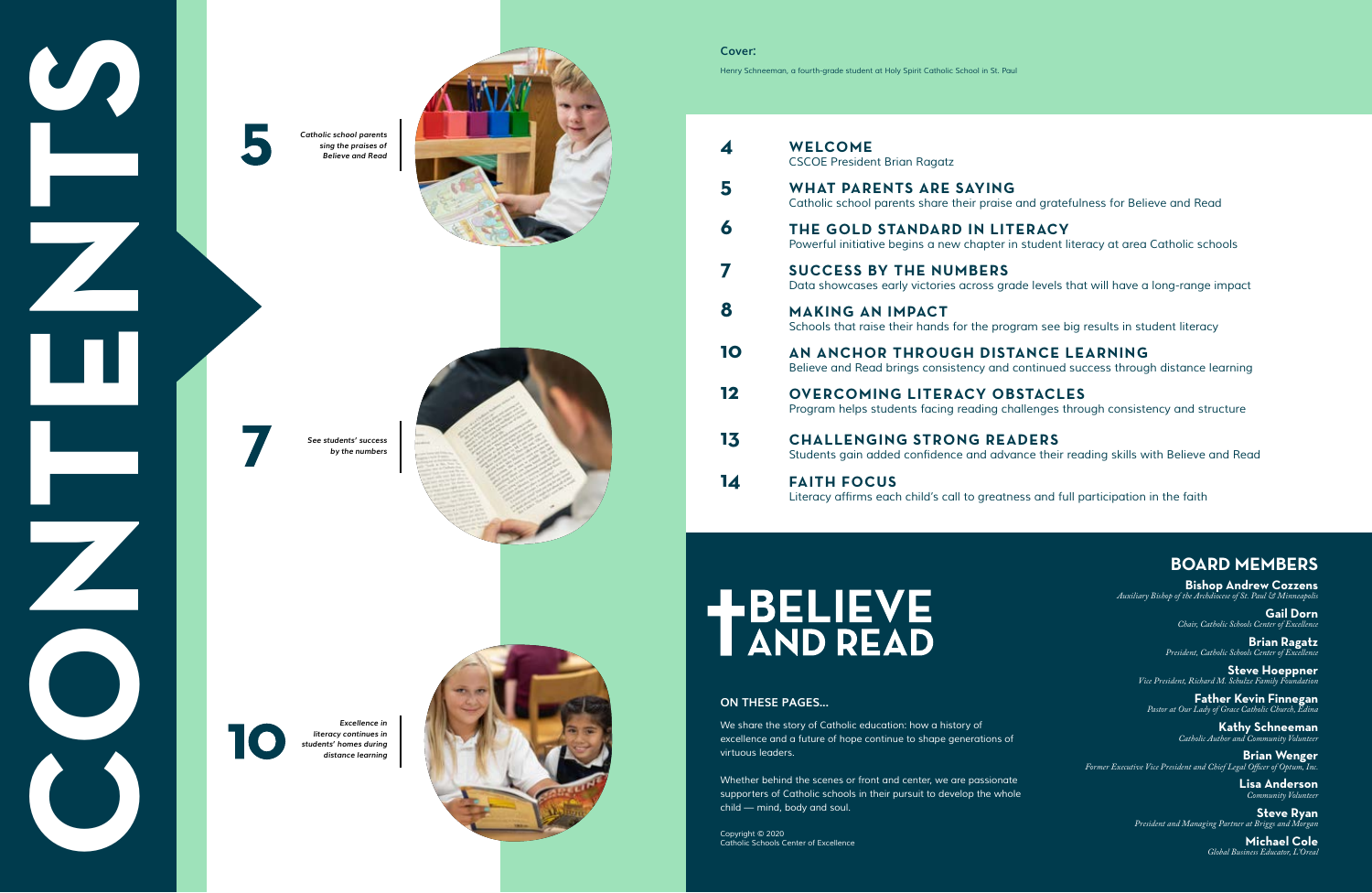



# **CSCOE PRESIDENT**

# *Brian Ragatz*

s a graduate and former principal of a Catholic school, I've seen the remarkable ways our students are set up for<br>success in body, mind and soul. That includes providing a foundation for one of the most important skills st success in body, mind and soul. That includes providing a foundation for one of the most important skills students will need throughout their lives - literacy.

I'm happy to join the Catholic Schools Center of Excellence amid exciting initiatives like Believe and Read. Our vision is that every Catholic school student reads at or above grade level by third grade. Just imagine what this would mean for their continued learning and growth!

This special issue of the CSCOE magazine highlights the heart and soul of Believe and Read. In every story, we hope you're inspired as much as we are. The future of Catholic education is bright!  $\dagger$ 

When we searched for excellence in the area of literacy, we ultimately discovered Groves Academy in our own backyard. Entering our third year partnering with this leading literacy organization, we are already thrilled with the results. We continue adding schools to the initiative, which now includes 33 Catholic schools in the Archdiocese of St. Paul and Minneapolis. More schools will join next year!

> We know that nationally, many children are not learning *to read in their classrooms because the instruction is not based on the science of reading. Our goal at Groves*  is to make Believe and Read available throughout the country to all students in kindergarten through third grade. Imagine our future workforce if everyone could *read at grade level. The opportunities for these children are limitless!*

### *A message from Katharine Campbell, director of Groves Literacy Partnerships*

We look forward to another terrific year with our Catholic *elementary schools in the Archdiocese of St. Paul and*  Minneapolis! We love working with our Catholic school *teachers, a group highly committed to using best practices in their classrooms and consistently showing deep dedication to their young students. Groves coaches appreciate the wonderful professional relationships they have developed with Catholic school teachers. Their*  engagement in the partnership, as well as children's *improved reading outcomes, are energizing!*

# *Why Groves Academy*

Groves Academy is visionary in changing the way children learn to read, paving the way for successfully reading to learn. That's why the Catholic Schools Center of Excellence is partnering with the Twin Citiesbased education nonprofit to bring its evidence-based literacy teaching methods and curriculum to Catholic grade schools in the Twin Cities metro area.

Groves' approach aligns well with Catholic schools — working with each child to help them reach their full potential. Each year, Groves' partner schools significantly reduce the number of students who are at high risk for not reading at grade level.

Through the partnership, students learn to read and spell using a curriculum based on the science of reading. Teachers collect reading data on their students and provide additional instruction to students who struggle. In addition to a weekly classroom coaching session by a Groves literacy coach, all teachers attend a variety of Groves professional development workshops to increase their depth of knowledge.

"Our biggest 'aha' moment is when we would read stories before bed, and our daughter would stop us because she wanted to read the words she knows. It was amazing to see her progress from the beginning of the school year until now."

> Missy, parent, St. Michael Catholic School in St. Michael

"Already in kindergarten, our son has great phonemic awareness. We love that strong foundation, and it's been so much fun to see him take off with this and how much progress he's made in one year."

"Ellie did not learn the same way as our son, so when she started in kindergarten, she could recognize two letters and knew none of their sounds. Through the Believe and Read framework, she's confident, writing sentences and starting to read on her own."

> Kate, parent, Our Lady of Grace Catholic School in Edina

"We cannot say enough about how grateful we are to get our son to a place where his confidence has shifted. Thanks so much to Believe and Read!"

> Krista, parent, Maternity of Mary-St. Andrew Catholic School in St. Paul

Laura, parent, St. Jerome School in Maplewood

# **'BELIEVE AND READ WORKS'**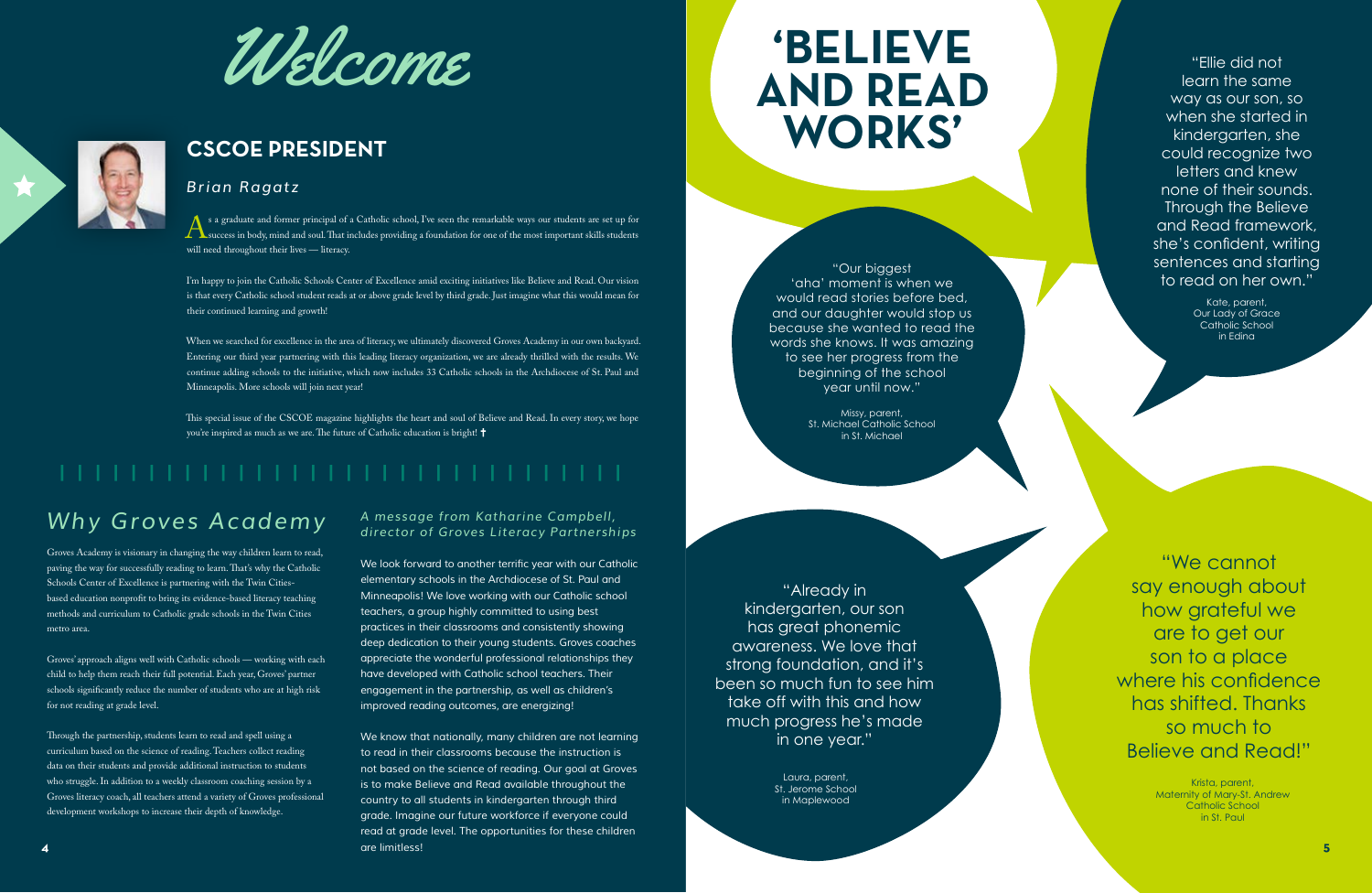# **+BELIEVE**<br>AND READ

# **An exciting chapter in student literacy**

## **By Jessica Trygstad**

What started as a pilot program at Holy<br>Catholic School, both in St. Paul, and Our Lady Catholic School, both in St. Paul, and Our Lady of Grace Catholic School in Edina, has become a powerful literacy initiative in 33 Catholic schools in the Twin Cities.

Powered by the Catholic Schools Center of Excellence (CSCOE), Believe and Read brings the methodology of Groves Academy, a national expert in reading instruction, to schools through professional development and teacher coaching. Catholic schools' participation in Believe and Read is optional, but CSCOE hopes to make it accessible to all 79 Catholic grade schools in the Archdiocese of St. Paul and Minneapolis.

Nationwide, the number of children not reading at grade level by third grade is 60 percent, according to the National Center for Education Statistics. While local Catholic school students are faring better — the average number of struggling readers in kindergarten to third grade is closer to 20 percent — Catholic school stakeholders aren't satisfied.

With Believe and Read, "we will be able to reach every single child and improve their literacy and fluency at a very young age," said Gail Dorn, one of CSCOE's founders.

In the first two years of the pilot, which began in 2017, every student was reading at or above grade level by the second year. And from fall 2019 to the beginning of 2020, the number of students identified as at-risk decreased by 77 percent.

Believe and Read's success caught the attention of leaders at Cretin-Derham Hall High School in St. Paul. In 2019, it pledged \$1 million over five years to improve literacy in Catholic grade schools through the initiative. President Frank Miley expressed that "early literacy is a transformative response" to today's educational challenges.



### **'Unbelievable amazement'**

Groves Academy helps schools implement a systematic approach to phonics in early grades. Its literacy coaches work with teachers over a three-year period using a "train the trainer" model. Teachers become self-sufficient and continue the methodology and curriculum, resulting in sustainability and consistency.

> "I would recommend any parent who has a struggling reader or who desires for their child to have gold-standard reading instruction to strongly consider enrolling their child in one of our Catholic schools using Believe and Read," she said. <sup>†</sup>

In addition to students' regular reading lessons, teachers incorporate a daily 30-minute phonics lesson to ensure they're grasping the necessary reading rules. Students also "sky write" and tap their fingers to reinforce calisthenic, auditory and visual components of reading to build better connections in the brain, explained Jennifer Thomas, a Groves Academy literacy coach. Believe and Read takes the skills apart and brings them down until students master them.

"Students are going to have skills they learned in kindergarten or in first grade to decode that really long word versus relying on memorization," said Emily Moore, a kindergarten teacher at Our Lady of Grace.

Research shows that when students can't read, they have difficulty learning, affecting them for life. With Believe and Read, all students benefit. Struggling readers become proficient, and good readers become stronger. Assessments help teachers meet individual learning needs, a hallmark of Catholic education.

After Meg Schneeman's son, Henry, finished kindergarten at Holy Spirit Catholic School, she described reading as "a battle" and feared his learning would suffer and he would never read for enjoyment. That was before Believe and Read.

Now entering fourth grade, Henry likes to read chapter books, especially Greek mythology.

"I am amazed at what a great reader he is," Schneeman said. "He doesn't shy away from complex texts anymore, nor does he try to avoid reading with all of his procrastination tactics. He's incredibly expressive when he reads aloud, and his confidence has just continued to increase. There are not enough words to express my gratitude and unbelievable amazement at what Believe and Read did for Henry."

As a high school reading tutor and parent of two children who attend St. Peter Catholic School in North St. Paul, Krysten Knecht knows the importance of reaching students while they're young. She's seen the downward impact when schools are not equipped to provide excellent reading instruction.

> Aimsweb assessment data analyzed using Hasbrouck-Tindale norms based on 6.6 million U.S. students. Two-year progress as reported by Holy Spirit Catholic School, St. Paul, MN.

**GR 1 Fall 2017 (19 students)**





**GR 1 Spring 2018 (20 students)**

# **SUCCESS BY THE NUMBERS**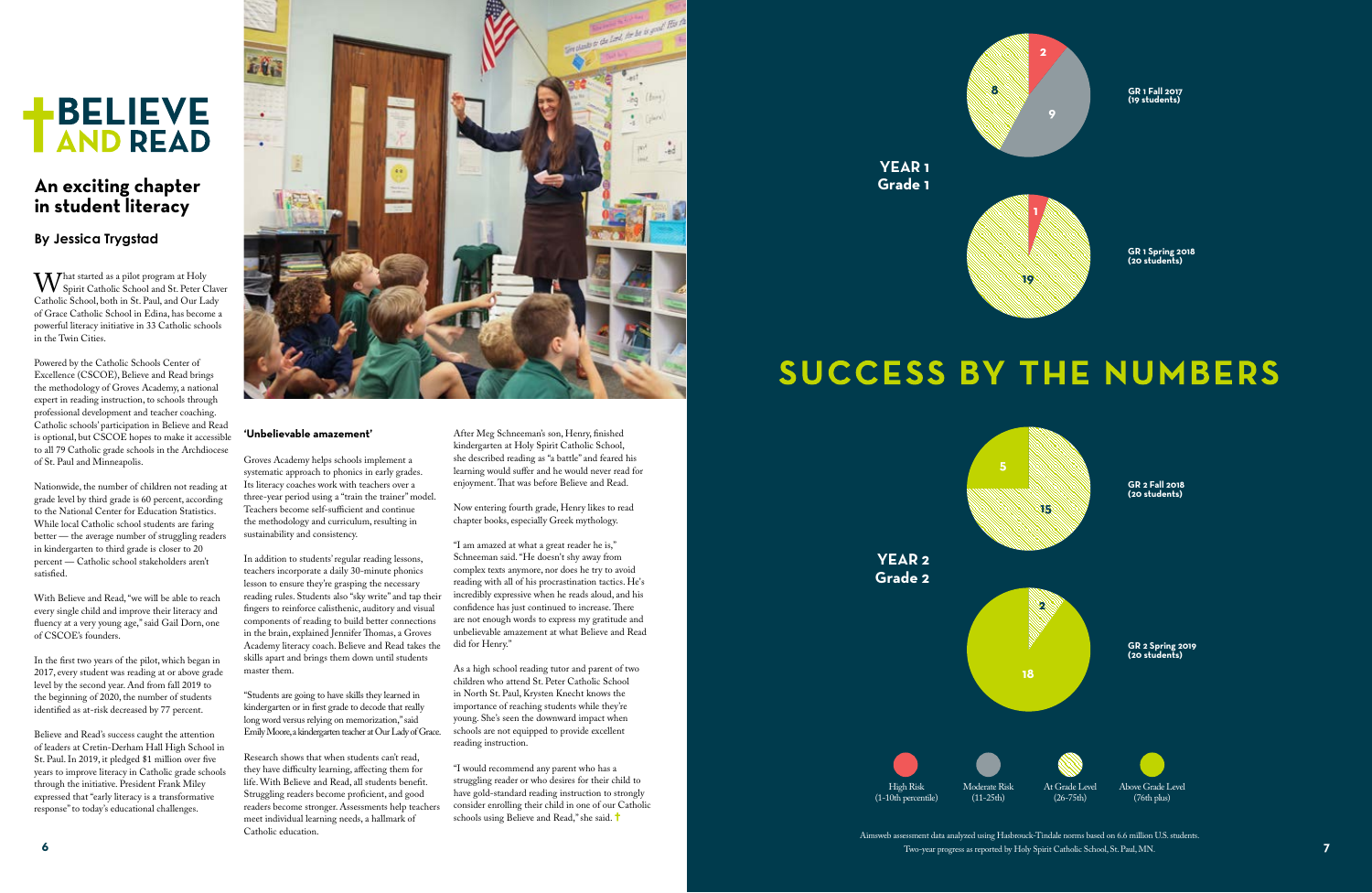

# **By Maggie Sonnek**

The unique partnership between the Catholic Schools Center of<br>Excellence (CSCOE) and Groves Academy to bring Believe and Read to<br>Catholic schools in the Archdiocese of St. Paul and Minneanolis continues to Catholic schools in the Archdiocese of St. Paul and Minneapolis continues to equip students with the tools they need to excel.

When Principal Vicki Marvin of St. Dominic School in Northfield learned about the three-year program, she jumped in with both feet — and so did her teachers and students. When they began Believe and Read, 79 percent of the first- and second-grade students were reading at or above grade level. Just four months later, teachers saw improvement.

"Eighty-five percent of first- and second-grade students were reading at or above grade level, and that was just a few months after we started the initiative," Marvin said.

She said much of the success comes from the continuous coaching.

"Unlike one day of professional development for teachers, the coaching was consistent and helped us all keep the program top of mind," she said.

Marvin said the data will attract more families. The same rings true for Terese Shimshock, principal at St. Peter Claver Catholic School in St. Paul.

"If we can equip our kids with the fundamental skills to read and write, they will be successful," Shimshock said. <sup>†</sup>



"Parents of our prospective and current students want to make sure their children have a safe place to learn, where they are loved and cared for as individuals," Shimshock said. "When we share information about this program, parents are immediately engaged and interested."

Maggie Quast, principal of Maternity of Mary-St. Andrew Catholic School in St. Paul, also shares information on this leading literacy program with prospective families.

"I tell parents it's essential that students in kindergarten through third grade learn to read so that when they're older, they can read to learn," she said. "Fluency and comprehension are tied back to effectively learning how to read at a young age. And that's exactly what this program does — it helps lay the foundation for reading."

As teachers and students throughout the archdiocese prepare for a new school year, another set of schools, including St. Ambrose of Woodbury Catholic School and St. John Paul II Catholic Preparatory School in Minneapolis, eagerly anticipate beginning Believe and Read.

The program continues to be successful and help close the achievement gap because of support from CSCOE, administrators and teachers, like those at St. Peter Claver.

*A student from St. Peter Claver Catholic School in*  **8** *St. Paul taps a word during a Believe and Read lesson.*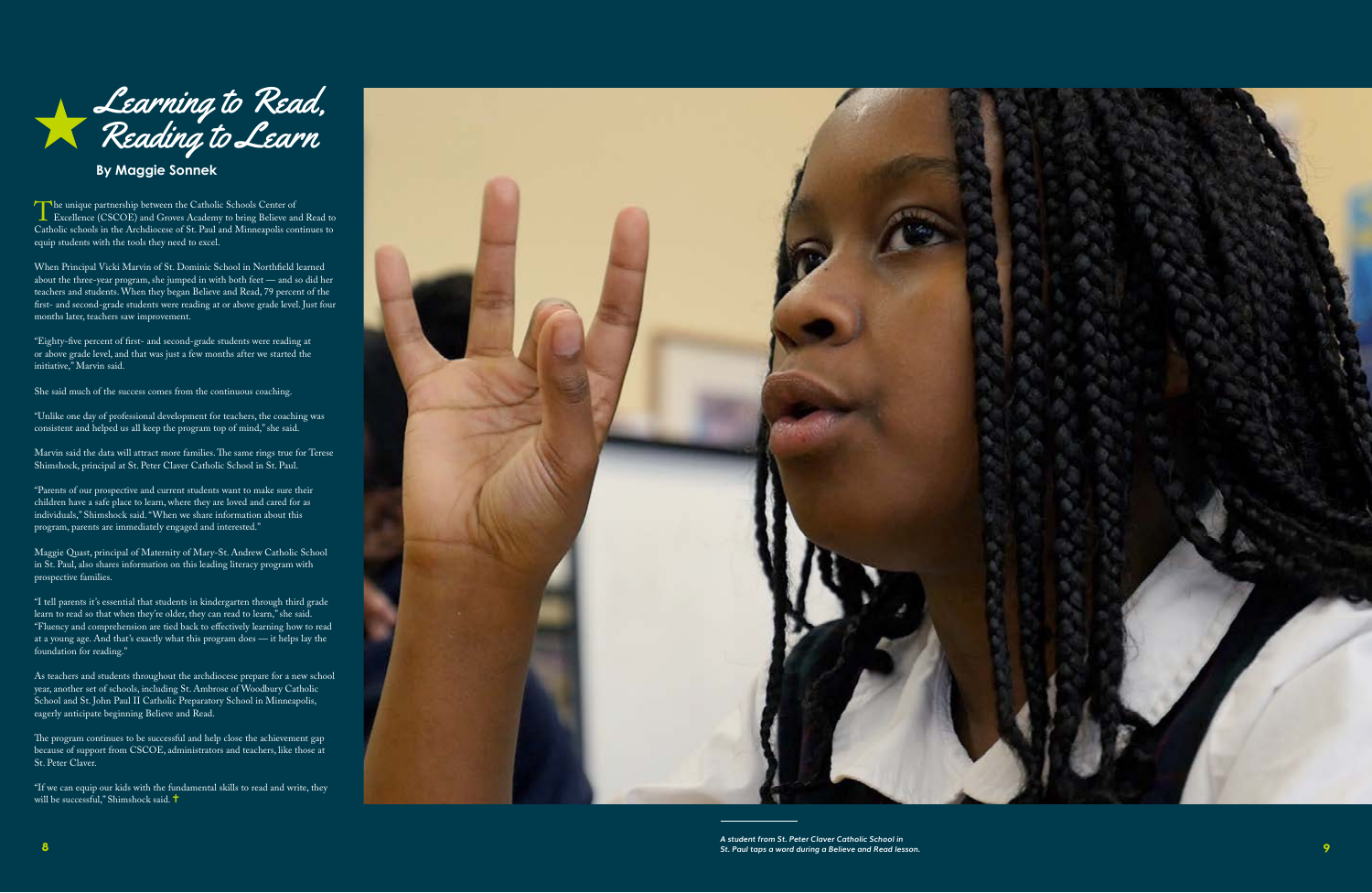St. Therese Catholic School in Deephaven was<br>
one of 17 Twin Cities Catholic schools excited<br>
to start Believe and Read in the 2019-2020 school to start Believe and Read in the 2019-2020 school year. In Adam Groebner's first year as principal of the infant to eighth-grade school, he advocated for bringing the literacy initiative to St. Therese after seeing the benefits from his work at Our Lady of Grace Catholic School in Edina.

"One of my favorite pieces of Believe and Read is the consistency," Groebner said. "Now the methodology is bringing consistency across our classrooms and grade levels, beyond Believe and Read."

The Catholic Schools Center of Excellence is pioneering Believe and Read, an initiative that brings Groves Academy's literacy methodology to kindergarten through thirdgrade Catholic school students to improve their reading skills.

Groebner said student engagement has been higher with the curriculum. During Believe and Read lessons in

second grade, for example, students at all reading levels would eagerly and actively participate.

And then the coronavirus pandemic reached the U.S., causing schools across the nation to close their buildings and shift to distance learning.

Groebner was again grateful for the consistency of Believe and Read, which helped the St. Therese community transition to distance learning and continue to thrive with the literacy curriculum and methodology.

"It really provided the teachers and students with a routine that they could quickly transition to," he said. "The strong structure of the program was easy to continue remotely, and our teachers did that in different ways. Some did daily live virtual lessons, some recorded videos, and others did both."

"Throughout the weeks of distance learning, his reading and especially his spelling skills continued to improve," Knecht said, "and his confidence at reading out loud and tackling new words were noticeably better."  $\dag$ 



STUDENTS DIDN'T MISS A BEAT ONCE WE PIVOTED TO DISTANCE LEARNING.

. . . . . . . . . . . .

### **Consistency in transition**

Alison Dahlman, principal of St. Peter Catholic School in North St. Paul, discovered the same

*Students from St. Therese Catholic School in Deephaven continue Believe and Read lessons at home during distance learning.*  **Photos courtesy of St. Therese Catholic School.** 



benefits of Believe and Read, which became a successful pivot to distance learning. In the first year of the initiative, she said the curriculum provided a clear path in and out of the classroom.

"It was important to us that the Believe and Read curriculum maintained the trajectory of the initiative," Dahlman said. "Teachers created beautiful video lessons to continue that virtually, and they delivered it at the same pace as they had in the classroom. Students didn't miss a beat once

we pivoted to distance learning.

"Because it's so methodic and routine, it's desirable when things are so chaotic," she continued. "Believe and Read was an anchor in the instruction for kindergarten to second-grade students. And it was an anchor for teachers and families."

Dahlman saw other benefits during distance learning. She discovered that parents developed a greater understanding of and

appreciation for the program with their children learning the daily lessons at home. Students were able to interact with the material in a new way, and it became real for parents, who observed how teachers and students used the curriculum.

> "With Believe and Read, the walls of the building were gone, and parents felt an intimate connection with teachers," Dahlman said.

Krysten Knecht, whose son, Finn, was in first grade at St. Peter during

distance learning, was thrilled to have a front-row seat during his Believe and Read lessons. She said his teacher's instructions were clear and built on students' knowledge.

# **Believe and Read becomes an 'anchor' during distance learning**

**By Jessica Trygstad**

# ,,,,,,,,,,,,,,

*WITH BELIEVE AND READ, THE WALLS OF THE BUILDING WERE GONE, AND PARENTS FELT AN INTIMATE CONNECTION WITH TEACHERS.*

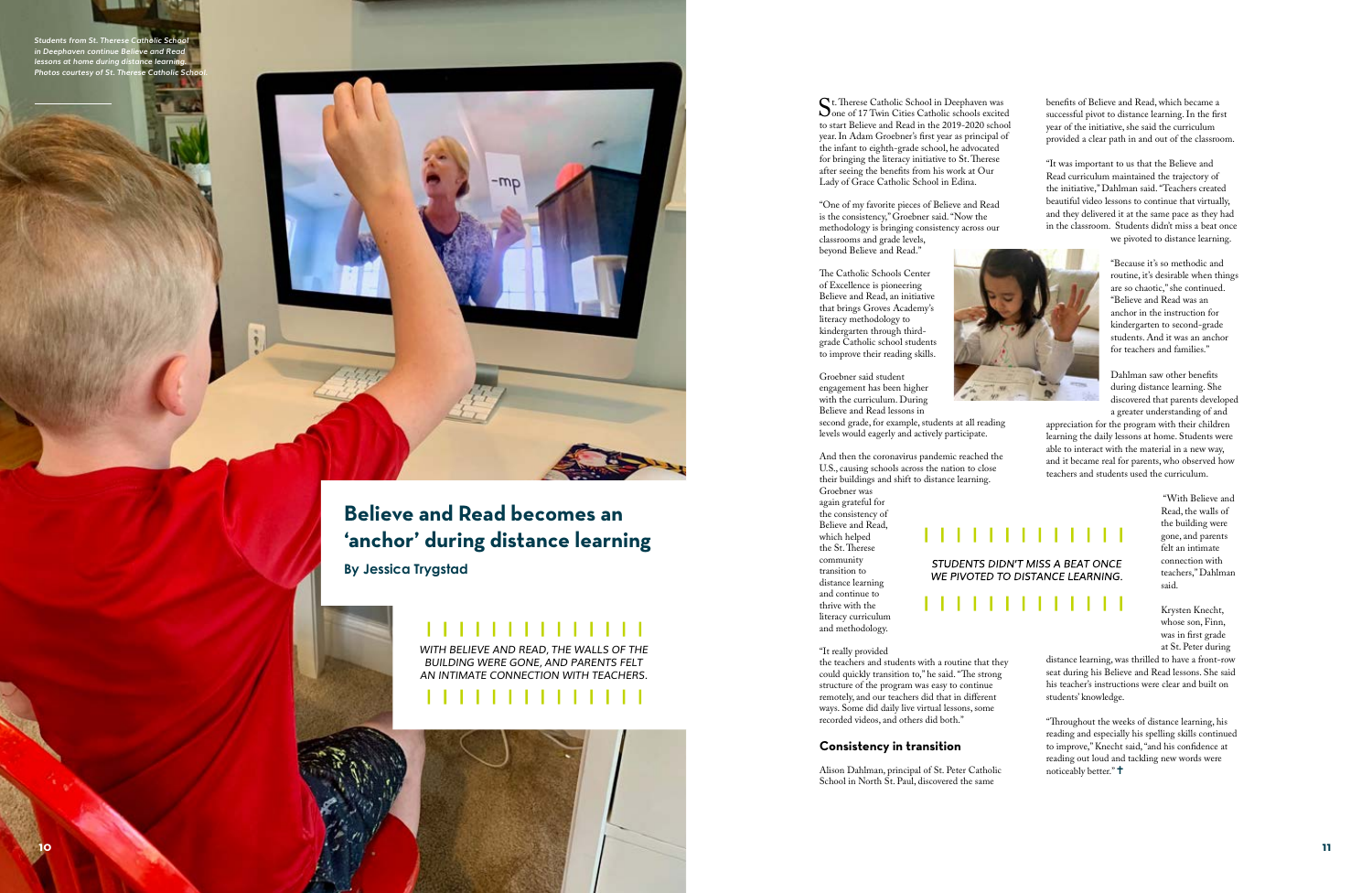# FOR THE LIFELONG LOVE OF READING

*Believe and Read equips all students with the skills they need to read at or beyond grade level. This includes exceptional learners facing literacy challenges, as well as students surpassing expectations. See how two schools in the archdiocese use Believe and Read to ensure every child thrives.*

*STORIES BY JESSICA WEINBERGER*



# **OVERCOMING READING CHALLENGES**

Just one year into the Believe and Read program and St. Jerome School Principal Anne Gattman is a believer. She saw students at her Maplewood Catholic school who struggled with literacy in the fall start reading by early spring.

"The instruction they're receiving is very guided," explained Gattman. "Maintaining consistency and structure is helping them thrive."

St. Jerome is home to many English language learners, including Karen, African and Latino families. The program's multi-modal focus that includes hearing words and moving arms to create letters especially supports students facing reading challenges.

> She noted that students may be strong site readers but lack the phonetic skills to decode words effectively. By learning the meaning of prefixes, suffixes and word stems, young readers can increase their comprehension of unfamiliar words. Students then gain the confidence to read more challenging texts with a better

They also benefit from repetition that provides additional exposure to master new concepts. Together with guidance from teachers who receive coaching directly from Groves Academy, students have the tools to succeed.

St. Jerome is grateful for the Catholic Schools Center of Excellence's partnership with Groves Academy and the impact it's already making on all students — especially those at risk for falling behind.

"This is a program we could never afford on our own. It is only because of CSCOE," Gattman said. "It's making a huge difference for our kids."





# **CONTINUING EXCELLENCE**

Holy Spirit Catholic School in St. Paul was one of three pilot schools that signed on to the Believe and Read literacy program in fall 2017. Now, staff and parents alike are seeing the fruits of the three-year program, especially with readers who were ready for an additional challenge.

"For our advanced readers, the program allows them to go further, to read more complex information, and it really supports those early readers in a more complete way," said Holy Spirit Principal Dr. Mary Adrian.

understanding of the language.

The Believe and Read program offers support to already strong readers that builds additional literacy skills. It then paves the way for a higher level of academic

success and future opportunities.

"It opens doors for advanced readers to continue to excel and challenge themselves," Dr. Adrian said.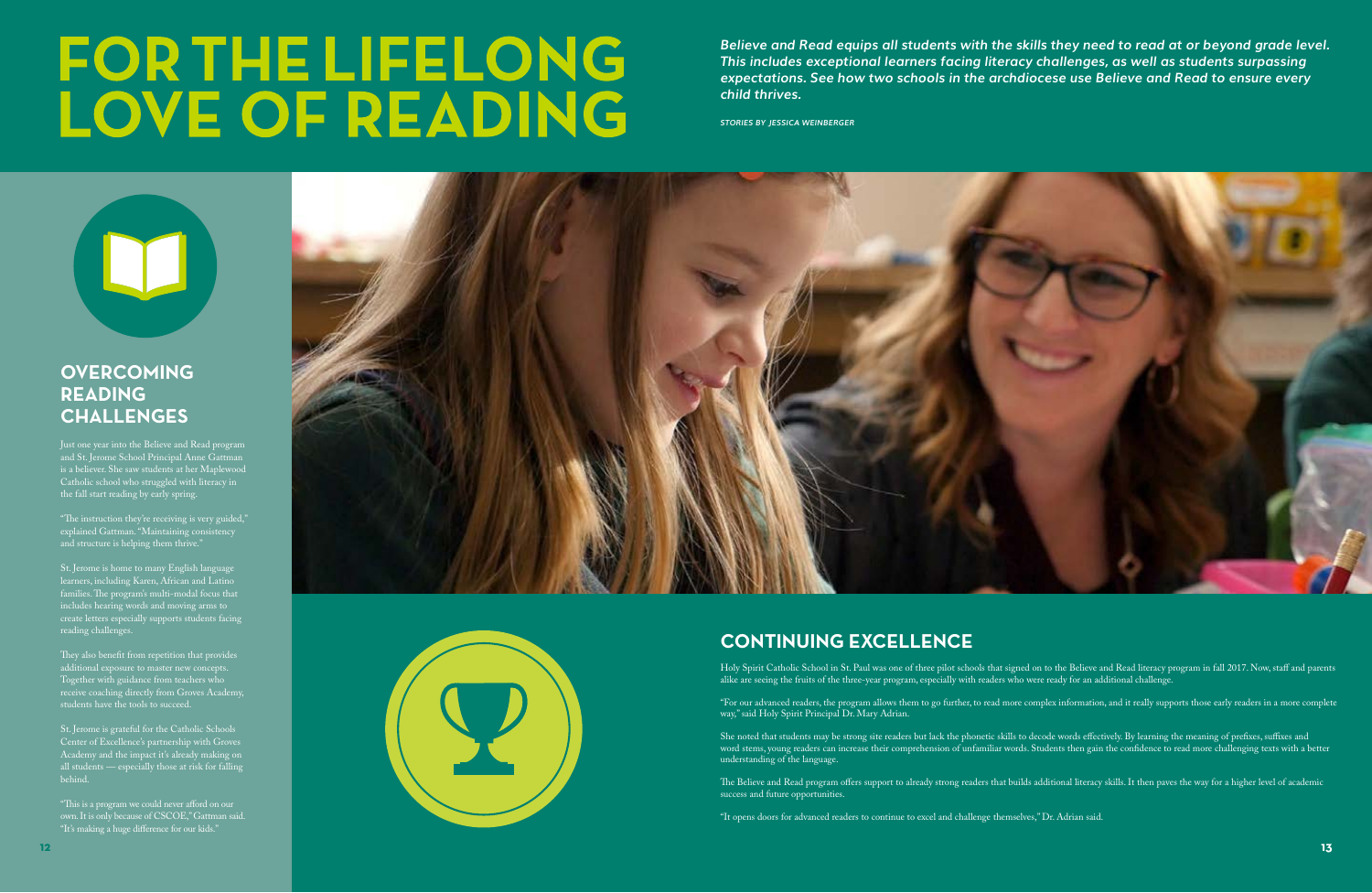

Credits

*EDITOR Jessica Trygstad* 

*COPY EDITOR Jessica Weinberger*

*PROJECT MANAGER Jessica Weinberger*

*WRITERS & CONTRIBUTORS Father Kevin Finnegan Brian Ragatz Sandra R. Sabo* Maggie Sonnek *Jessica Trygstad Jessica Weinberger*

*PHOTOGRAPHER Robert Cunningham*

*GRAPHIC DESIGNER* Will Dinski

*EDITORIAL BOARD Gail Dorn, Jessica Trygstad*

*COMMENTS & STORY IDEAS Jessica Trygstad at jessicatrygstad@cscoe-mn.org*

- f facebook.com/CSCOE
- SOCSCOE\_MN
- C CSCOE\_MN

# **SPECIAL EDITION**

# focus **faith By Father Kevin Finnegan**

**Pastor, Our Lady of Grace Catholic Church**

Parents want the best for their children — close friends, good health, a rewarding career, people to love and a deep faith in the Lord. And you also want your children to do their best — to be good people who are kind, considerate and caring. The combined importance of developing a young person's mind, body and soul is probably one reason you chose or are considering a Catholic education for your children.

Even as they learn the same letters, numbers and principles of faith in our Catholic schools, each child's path and God-given talents will be different. Yet they are all called to greatness, and that starts with literacy. With this priceless gift, they can know, embrace and share God's abundant love and mercy on their way to a holy and blessed life.  $\dagger$ 



 $\left(\frac{1}{2}\right)$ 

認

Our Catholic schools educate the whole child. This means meeting each student where he or she is and then growing together in a faith-based environment. The Believe and Read literacy program, in which Our Lady of Grace Catholic School participates, is an important tool in this growth. It equips and challenges every student as they achieve literacy.

Just think of what a great gift literacy is! It's the ability to read anything: books, street signs, websites, and, of course, the Bible. Parables, teachings and history come to life for children when they can immerse themselves in sacred Scripture. Reading about God's everlasting covenant with us, including the words of our Savior himself, enables them to develop a close relationship with Jesus Christ.